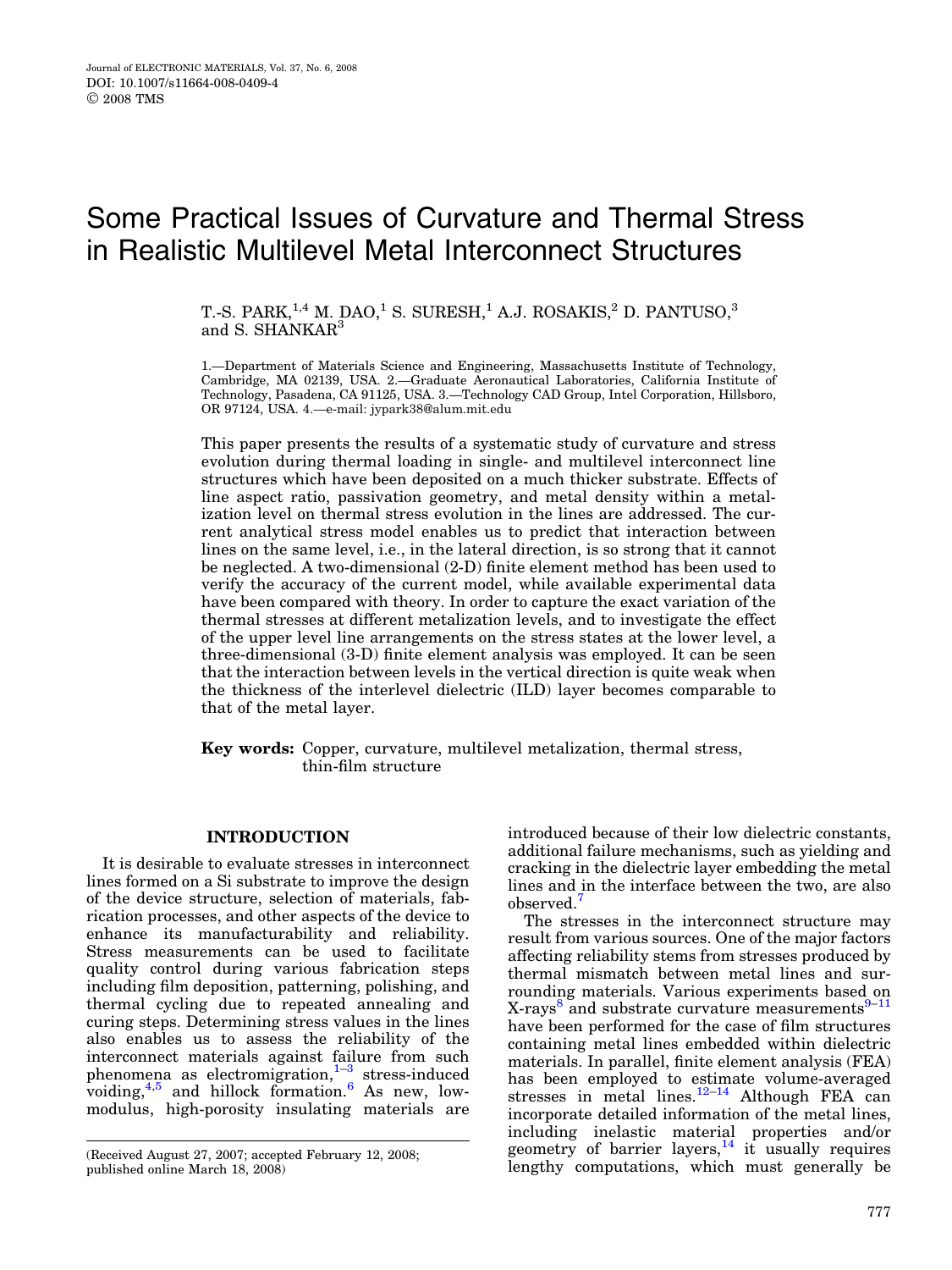repeated each time the line geometry is changed. In contrast, analytical predictions provide very good insight into the parameter controlling the deformation process, and also provide reasonably accurate results in a time-efficient manner.<sup>15-17</sup> Using Eshelby's inclusion theory, Niwa et al.<sup>[15](#page-14-0)</sup> modeled the line as a cylinder of elliptical cross-section embedded in an infinite isotropic matrix having the same elastic properties as the line. This model was generalized by Korhonen et al[.16](#page-14-0) by using different elastic properties between the line and the matrix while still neglecting the substrate. These early analyses, based on Eshelby's theory, can incorporate aspect ratios of the lines, but fail to capture the effects of the substrate and of the neighboring lines, while completely neglecting sharp edges/corners of the lines. Wikström et al.<sup>17</sup> were the first to propose a fully fledged thermoelastic analysis of periodic, alternating, metal/dielectric lines on a substrate. This model considered the two limiting cases, low and high line aspect ratios, which is similar to the analysis employed in the present work. Wikström's model, however, did not account for substrate deformation, and as a result, was unable to provide wafer curvature information, which is directly related to the volume-averaged stresses in both the metal and the dielectric lines on the substrate. This model was also strictly developed for a single-level structure deposited on a much thicker substrate.

As the industry is pushing for ever-increasing levels of metalization (a great need for more integrated semiconductor chips), the need for multilevel stress analysis tools is also becoming imminent. Nevertheless, very little work has been done, on both analytical and numerical modeling, of multilevel thin-film/substrate systems. In perhaps the first of these studies,  $Shen^{18}$  $Shen^{18}$  $Shen^{18}$  presented numerical results on the evolution of thermal stresses in very simple multilevel structures. Two levels of metal lines, aligned vertically or arranged in a staggered manner, were modeled using two-dimensional (2-D) FEA. This analysis quantitatively estimated interactions between upper and lower metalization levels. Due to limitation of a 2-D analysis, it could not properly take into account a truly three-dimensional (3-D), realistic, multilevel line geometry having different line directions at each level. Furthermore, there was no attempt to relate wafer curvature to feature stress. Such a relation is very important for process control in all stages of metalization (e.g., chemical-mechanical polishing (CMP) following each metalization step).<sup>1</sup>

In the present work, wafer curvatures as well as volume-averaged stresses in lines are calculated for alternating metal/dielectric lines on a substrate during temperature changes. This incorporates the stress-curvature relation and additional conditions relevant to limiting line geometry. Two limiting cases are considered. The first is relevant when line aspect ratios are very low. In this case, each line can be considered an individual film. In contrast, when

the aspect ratios are sufficiently high, the metal and dielectric lines can be modeled as a homogeneous but anisotropic composite layer with different effective thermoelastic properties along and across the lines. Numerical analysis using 2-D FEA has been employed to evaluate the validity of the theoretical predictions for these two limiting cases. Furthermore, 3-D FEA was carried out for the purpose of capturing the realistic, three-dimensional nature of multilevel structures and of exploring the possibility of extending the analysis to more complicated line geometries. Finally, available experimental results have been compared with both analytical and numerical predictions.

The ultimate purpose of this paper is a practical one. Its goal is to demonstrate that analysis of the type described in the above can indeed be appropriately generalized to cover realistic multilevel film structures of practical interest in integrated circuit (IC) manufacturing. The detailed comparisons of analytically computed stresses to the 2-D and the 3-D numerical simulations establish the limitations of the purely closed-form, but approximate, analytical approach. They also establish the range of its applicability to practical stress problems in more realistic structures.

## ANALYTICAL MODEL

# Single-Level Structure

# Low Line Aspect Ratio

When metal and dielectric lines are very short and wide (Fig. [1](#page-2-0)a) each line can be treated as an indi-vidual thin layer (Fig. [1b](#page-2-0)).<sup>[17](#page-14-0)</sup> Since the lines are very wide across the line direction, and the line height is very small compared to both its length and width, the stress state in the lines is basically that of equibiaxial plane stress. Therefore, the volume-averaged stress values along the line  $(x\text{-direction})$ , and across the line (y-direction) are the same, as are the curvatures in the  $x$ - and  $y$ -directions, for this limiting line geometry. From force and moment balance equations of the metal thin-layer structure,  $20,21$  the volume-averaged stresses from thermal mismatch in the metal line,  $\langle \sigma^{\rm l} \rangle$ , and the curvature changes of the metal/substrate structure,  $\Delta \kappa^l$ , during a temperature change,  $\Delta T$ , can be expressed as,

$$
\langle \sigma_{xx}^l \rangle = \langle \sigma_{yy}^l \rangle = -\overline{E_1}(\alpha_1 - \alpha_s) \Delta T, \quad \langle \sigma_{zz}^l \rangle = 0, \quad (1)
$$

$$
\Delta \kappa_x^{\rm l} = \Delta \kappa_y^{\rm l} = \frac{6}{\overline{E}_s} \frac{h}{h_s^2} \overline{E_1} (\alpha_s - \alpha_l) \Delta T, \tag{2}
$$

where  $\overline{E_1}$  and  $\alpha_1$  are the biaxial modulus  $(E_1/[1 - v_1])$ and thermal expansion coefficient of the thin metal layer, respectively,  $E_s$  and  $\alpha_s$  are the corresponding properties of the substrate, and h and  $h_s$  are the thickness of the layer and the substrate, respectively. Similar expressions can be obtained for the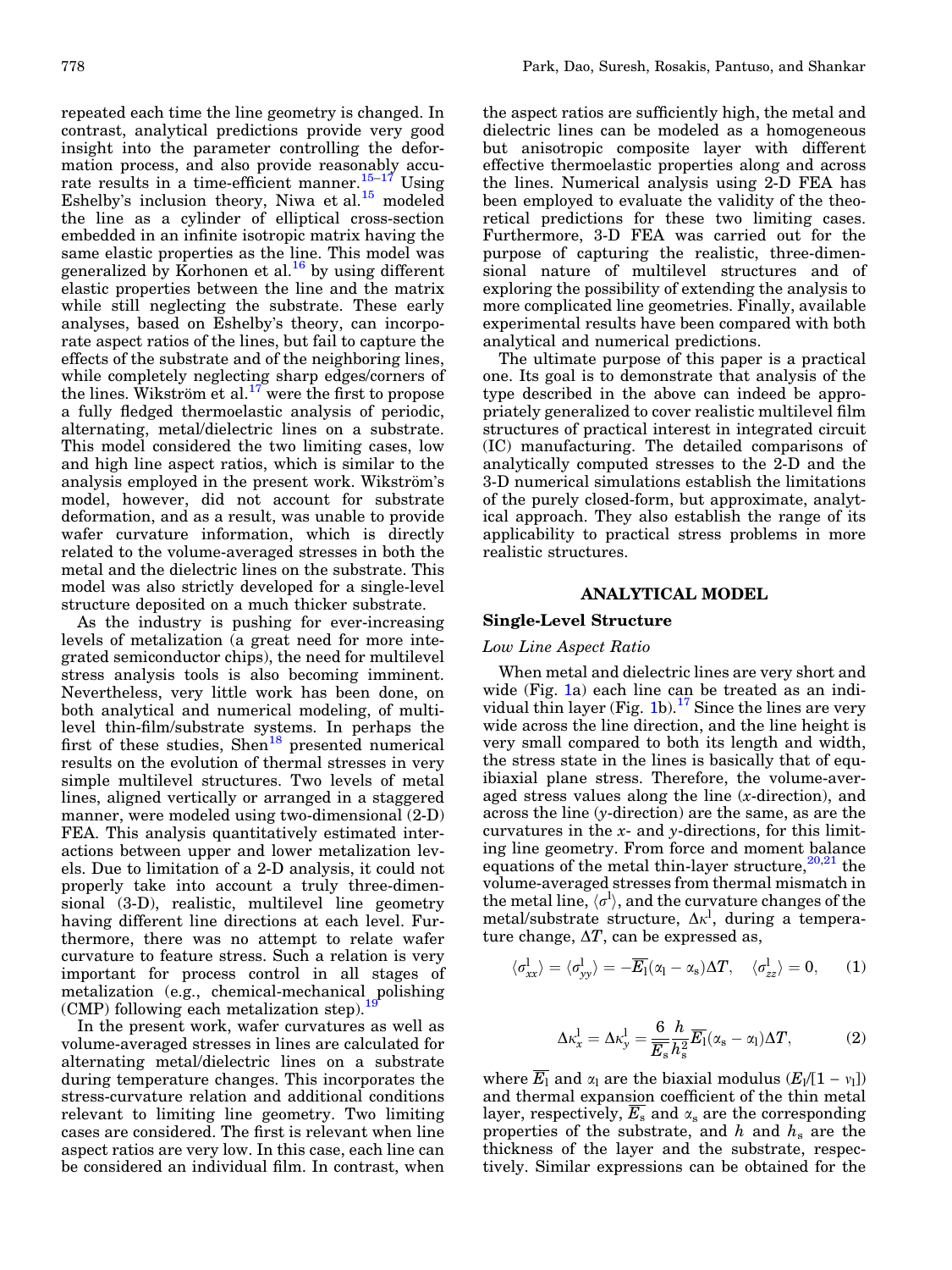<span id="page-2-0"></span>

Fig. 1. Schematic of Cu interconnect lines without a passivation layer on a Si substrate following the Damascene process at low line aspect ratio.

volume-averaged stresses in the dielectric line,  $\langle \sigma^{\rm o} \rangle$ , and the curvature changes of the dielectric/substrate structure,  $\Delta \kappa^0$ , with corresponding thermoelastic properties of the dielectric lines. The overall curvature changes of both the metal and dielectric layers on the substrate (Fig. 1a) are simply the sum of contributions from each layer (Fig. 1b).

# High Line Aspect Ratio

Figure 2a is a schematic of metal interconnect lines (e.g., copper) with dielectric lines (e.g., oxide) on a Si substrate following the Damascene process. Assuming that the aspect ratio  $(h/w)$  of the metal and dielectric lines is sufficiently high, the structure can be homogenized into a composite layer as shown in Fig.  $2b.$   $17,22$  Due to the anisotropic line geometry, this composite layer has different values of effective elastic modulus and thermal expansion coefficient along the lines,  $E_x$  and  $\alpha_x$ , respectively, from those across the lines,  $E_y$  and  $\alpha_y$ , respectively, even if the material itself is modeled as elastically and thermally isotropic. Using composite theory, these effective properties can be calculated in terms of the volume fraction, elastic modulus, and thermal expansion coefficient of the metal lines,  $f_1(= w/p)$ ,  $E_1$  and  $\alpha_1$ , and<br>those of diologized lines,  $f(-1-w/p)$ ,  $F$ , and  $\alpha_1$ ,  $\alpha_2$ those of dielectric lines,  $f_0 = 1 - w/p$ ,  $E_0$ , and  $\alpha_0$ .



Fig. 2. Schematic of Cu interconnect lines without a passivation layer on a Si substrate following the Damascene process at high line aspect ratio.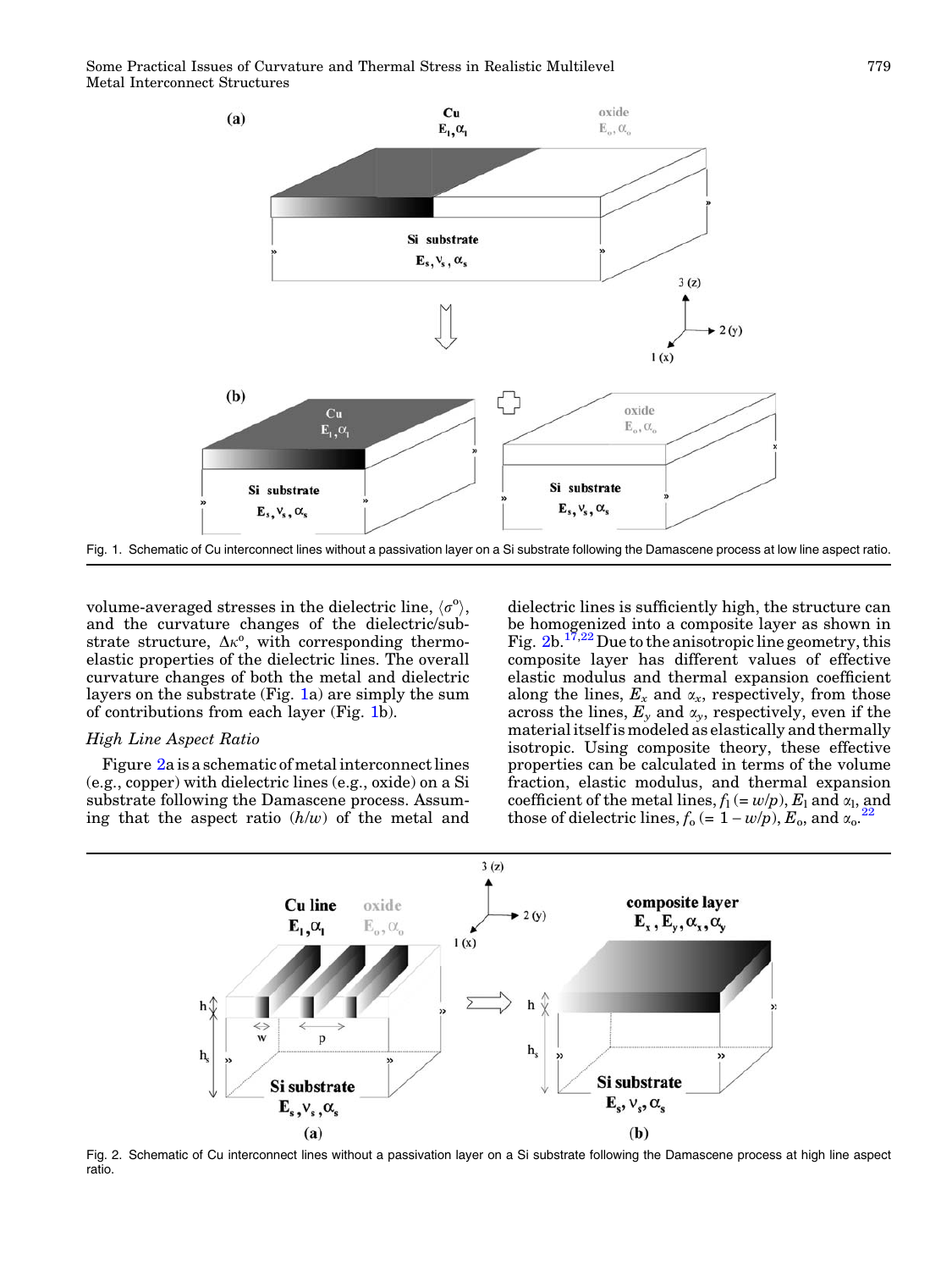<span id="page-3-0"></span>Park and Suresh<sup>[22](#page-14-0)</sup> proposed a simple uniaxial, anisotropic composite model for patterned elastic lines to predict curvature evolution in response to changes in internal stresses arising from thermal cycling. Their model provides reasonably accurate values compared to detailed finite element analysis. The curvature changes of the wafer along and across the lines,  $\Delta \kappa_x$  and  $\Delta \kappa_y$ , respectively, during a temperature change,  $\Delta T$ , are expressed as,

$$
\Delta \kappa_x = \frac{6}{E_s} \frac{h}{h_s^2} E_x (\alpha_s - \alpha_x) \Delta T, \qquad (3)
$$

$$
\Delta \kappa_{\rm y} = \frac{6}{E_{\rm s}} \frac{h}{h_{\rm s}^2} E_{\rm y} (\alpha_{\rm s} - \alpha_{\rm y}) \Delta T. \tag{4}
$$

By convention, a positive curvature change results in a concave shape of the line structure (composite layer) side of the substrate. When the layer is much thinner than the substrate, the volume-averaged normal stresses in the entire layer along and across the lines,  $\langle \sigma_{xx} \rangle$  and  $\langle \sigma_{yy} \rangle$ , respectively, can be obtained from curvature changes during a thermal excursion using an anisotropic form of the well-known Stoney formula. $^{23,24}$  Since the thickness of the layer is much less than that of the substrate, the net out-of-plane average stress,  $\langle \sigma_{zz} \rangle$ , in the layer vanishes. In the limit of high aspect ratio, the average normal strains on the  $x-z$ plane for both metal and dielectric lines should be the same (isostrain condition;  $\langle \epsilon_{xx}^l \rangle = \langle \epsilon_{xx}^o \rangle$  and  $\langle \epsilon_{zz}^l \rangle = \langle \epsilon_{zz}^o \rangle$ .<sup>[17,25](#page-14-0)</sup> In addition, equilibrium consideration shows that the averaged stresses in the y-direction for both lines must be equal (isostress  ${\rm condition};\, \langle\sigma_{\rm yy}^{\rm l}\rangle=\langle\sigma_{\rm yy}^{\rm o}\rangle).^{17,25}$  ${\rm condition};\, \langle\sigma_{\rm yy}^{\rm l}\rangle=\langle\sigma_{\rm yy}^{\rm o}\rangle).^{17,25}$  ${\rm condition};\, \langle\sigma_{\rm yy}^{\rm l}\rangle=\langle\sigma_{\rm yy}^{\rm o}\rangle).^{17,25}$ 

By employing the above conditions, the volumeaveraged stresses in the metal and dielectric lines can be computed from the following matrix equation:

$$
\begin{bmatrix}\nf_1 & 0 & 0 & f_0 & 0 & 0 \\
0 & f_1 & 0 & 0 & f_0 & 0 \\
0 & 0 & f_1 & 0 & 0 & f_0 \\
\frac{1}{E_1} & -\frac{v_1}{E_1} & -\frac{v_1}{E_1} & -\frac{1}{E_0} & \frac{v_0}{E_0} & \frac{v_0}{E_0} \\
-\frac{v_1}{E_1} & -\frac{v_1}{E_1} & \frac{1}{E_1} & \frac{v_0}{E_0} & \frac{v_0}{E_0} & -\frac{1}{E_0} \\
0 & 1 & 0 & 0 & -1 & 0\n\end{bmatrix}\n\begin{bmatrix}\n\langle \sigma_{xx}^1 \rangle \\
\langle \sigma_{zz}^1 \rangle \\
\langle \sigma_{xx}^2 \rangle \\
\langle \sigma_{yy}^0 \rangle \\
\langle \sigma_{zz}^0 \rangle \\
\langle \sigma_{zz}^0 \rangle\n\end{bmatrix}
$$
\n
$$
= \begin{bmatrix}\n\Gamma(\Delta \kappa_x + v_s \Delta \kappa_y) \\
\Gamma(v_s \Delta \kappa_x + \Delta \kappa_y) \\
0 \\
(\alpha_o - \alpha_1) \Delta T \\
(\alpha_o - \alpha_1) \Delta T \\
0\n\end{bmatrix},
$$
\n(5)

where  $\Gamma = \frac{1}{6}$  $\frac{h_{\rm s}^2}{h}\frac{E_{\rm s}}{1-\mathrm{v}_{\rm s}^2}$  and  $\Delta\kappa_{\rm x},\Delta\kappa_{\rm y}$  are the net substrate curvature changes in the two orthogonal directions, parallel and perpendicular to the lines that are associated with a change of temperature  $\Delta T$ . In this formula  $h$  is the height of the lines within the periodic structure (without a capping layer).

Since this is for the limiting conditions of a very high aspect ratio, this model does not account for the effect of line aspect ratio. In addition, at high aspect ratio, each line is contacted on its top in a very limited region with a passivation layer which is deposited during postprocessing. As a result, the present model, which does not take into account a capping layer, is still expected to yield accurate stress predictions irrespective of postprocessing. Indeed, as integration of semiconductor devices increases, and the line aspect ratio becomes higher, this theory becomes progressively more practical for calculation of volume-averaged stresses in interconnect lines.

#### Multilevel Structure

The evolution of curvatures of a multilevel structure can also be assessed using the above model by invoking the concept of superposition. Figure 3 shows a schematic of two trilayer structures with different metal line arrangements on the upper level. One is an aligned structure with lines on the upper level running in the same direction as those on the lower level (Fig.  $3a$ ). The other is a perpendicular structure with lines on the upper level running in a perpendicular direction to the lower-level lines (Fig. 3b), which is a more realistic line arrangement in the semiconductor interconnect design. In the high-aspect-ratio limit, each structure can be regarded as the superposition of two composite layers, with an interlevel dielectric layer (ILD) between them. For a given ILD material, the curvature change resulting from the ILD layer,  $\Delta \kappa_{p}$ , is obtained in terms of the biaxial modulus of the ILD layer,  $E_p(=E_p/[1-v_p])$ , its thermal expansion coefficient,  $\alpha_p$ , and its thickness,  $h_p$ , as,



Fig. 3. Superimposition of individual metal and ILD layers resulting in a trilayer structure after the dual Damascene process: (a) aligned structure and (b) perpendicular structure.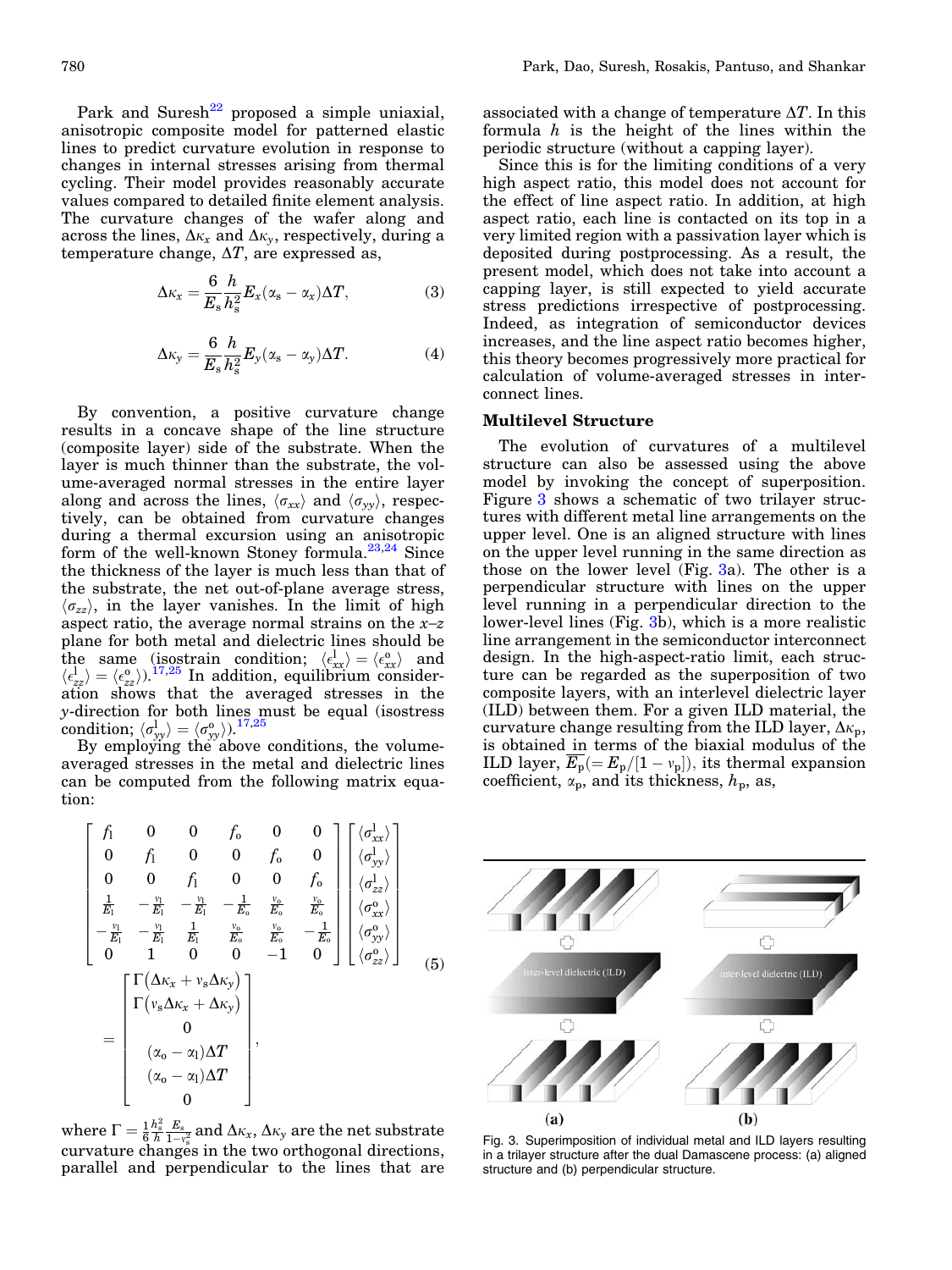$$
\Delta \kappa_{\rm p} = \frac{6}{\overline{E}_{\rm s}} \frac{h_{\rm p}}{h_{\rm s}^2} \overline{E_{\rm p}} (\alpha_{\rm s} - \alpha_{\rm p}) \Delta T. \tag{6}
$$

By adding  $\Delta \kappa_p$  from the ILD layer (Eq. 6) to the values of  $\Delta \kappa_x$  and  $\Delta \kappa_y$  from the two composite layers (Eqs. 3 and 4), respectively, the curvature changes of this trilayer structure,  $\Delta \kappa_x'$  and  $\Delta \kappa_y'$ , are obtained:

$$
\Delta \kappa'_x = \Delta \kappa_x (\text{lower layer}) + \Delta \kappa_p (\text{ILD layer}) + \Delta \kappa_x (\text{upper layer}). \tag{7}
$$

$$
\Delta \kappa'_{y} = \Delta \kappa_{y} \text{(lower layer)} + \Delta \kappa_{p} \text{(ILD layer)}+ \Delta \kappa_{y} \text{(upper layer)}.
$$
 (8)

The structure shown in Fig. [3](#page-3-0) can be obtained by the dual Damascene process.<sup>[19](#page-14-0)</sup> It may be followed by additional processes such as another passivation layer deposition and further metalization. The concept of superposition can be applied to structures with more than three layers provided that linear elastic conditions are maintained.

#### FINITE ELEMENT METHOD

The finite element method (FEM) was used to verify the present analytical model. For this pur-pose, the finite element program ABAQUS<sup>[26](#page-14-0)</sup> was employed. Table I shows the material properties used in the simulations.<sup>[13,23](#page-14-0)</sup> In this work Cu and  $SiO<sub>2</sub>$  were chosen as the model metal and dielectric materials, respectively, in light of the shift from conventional Al-based interconnects to new Cu Damascene structures in the semiconductor industry. Isotropic material properties were used and residual stresses, which may result from Cu deposition and/or polishing, were not taken into account. This analysis deals only with elasticity, which is expected to be valid over a wide range of practical interest since the material surrounding the Cu lines, especially in the case of passivated lines, leads to elevated levels of hydrostatic stress in the lines, thereby inducing constrained deformation.<sup>9</sup>

#### 2-D Generalized Plane-Strain Model

A unit cell illustrating the mesh used in the 2-D numerical simulation is shown in Fig. 4. Due to the

| Table I. Material Properties Used in the |  |
|------------------------------------------|--|
| <b>Simulations</b>                       |  |

|                  | E(GPa) | v    | $\alpha$ [10 <sup>-6</sup> /°C] |
|------------------|--------|------|---------------------------------|
| Si               | 130    | 0.28 | 2.60                            |
| Cu               | 110    | 0.30 | 17.0                            |
| SiO <sub>2</sub> | 71.4   | 0.16 | 0.524                           |
| $Si_3N_4$        | 380    | 0.20 | 2.25                            |



Fig. 4. A representative unit cell (top portion) and finite element discretization for Cu lines with  $SiO<sub>2</sub>$  on the single layer for the 2-D generalized plane-strain model.

periodicity and symmetry of the arrangement, only a unit segment ranging from a symmetry axis and the neighboring periodic boundary is needed. Here  $h, w$ , and p represent the height, width, and pitch of the Cu lines, respectively. At the reference point 0  $(y = 0, z = 0)$  in Fig. 4, the displacements along the y- and z-directions are taken to be zero. Along the symmetry axis  $(y = 0)$ , the displacement in the y-direction vanishes. This means

$$
u_y = 0 \quad \text{at} \quad y = 0. \tag{9}
$$

The outer boundary of the unit cell  $(y = p/2)$  is free to move, but it is forced to remain on a straight line following the assumptions of classical bending theory. This gives

$$
y = C_1 z + C_2
$$
 at  $y = \frac{p}{2}$ , (10)

where  $C_1$  and  $C_2$  are constants to be determined with further analysis. No other boundaries are constrained during the thermally induced deformation. The wafer curvature change across the lines (in the y-direction) can then be directly calculated from the relative positions of the representative points on the boundary,  $y = p/2$ ;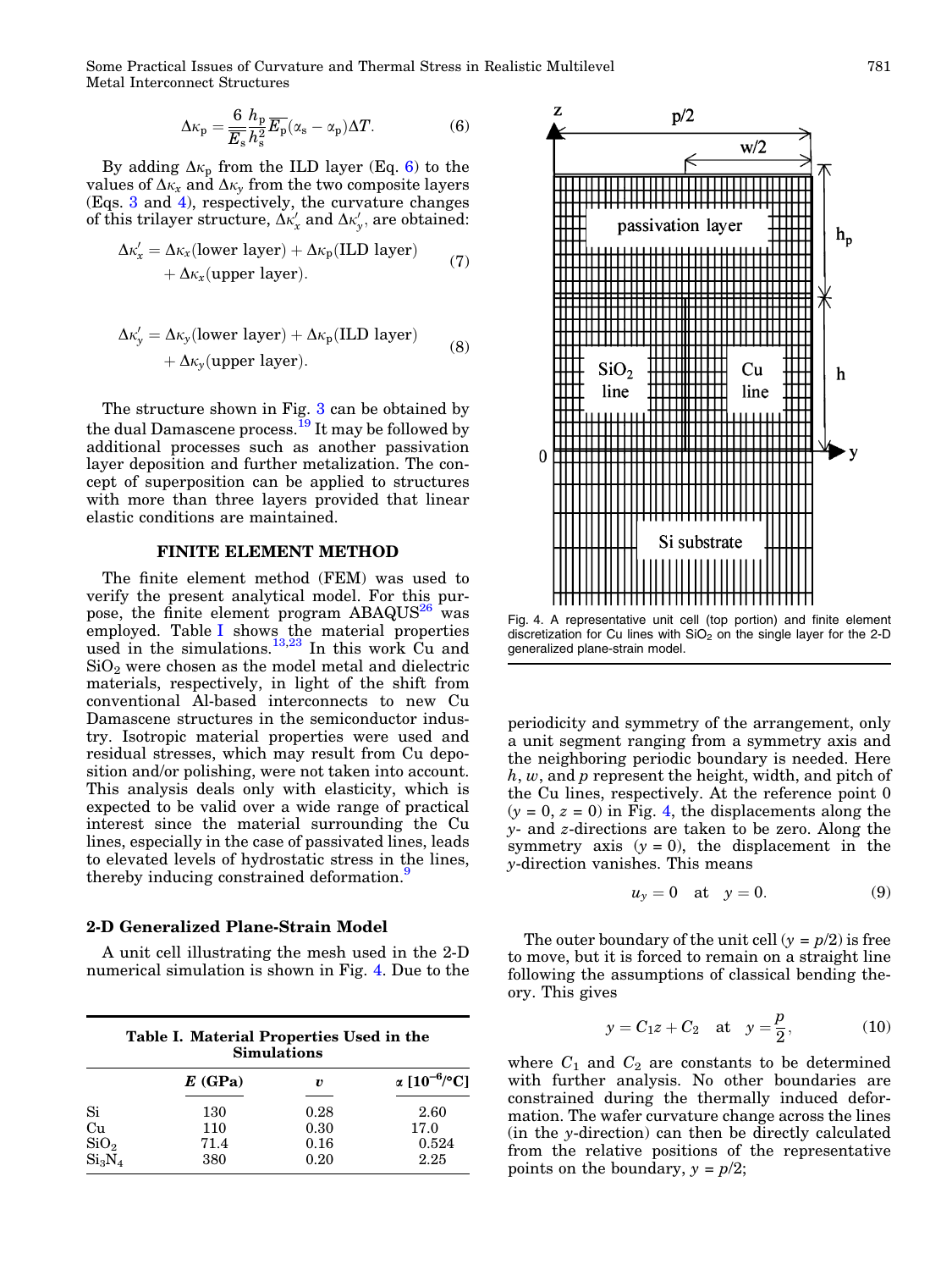$$
\Delta \kappa_{y} = \frac{2}{h_{s} p} \{ [u_{y}]_{y=\frac{p}{2}, z=-h_{s}} - [u_{y}]_{y=\frac{p}{2}, z=0} \},
$$
 (11)

where  $h_s$  is the thickness of the substrate.

A generalized plane-strain formulation, which is an extension of the plane-strain framework (with the  $y-z$  plane being the plane of deformation), is used in the calculations.<sup>[12,13](#page-14-0)</sup> This is done by superimposing a longitudinal strain,  $\varepsilon_{xx}$ , on the plane-strain state. To properly simulate the actual response of the patterned parallel lines on the substrate, the strain field  $\varepsilon_{xx}$  is constrained to induce a constant rotation about the y-axis,

$$
\frac{\partial^2 u_z}{\partial x^2} = C_3,\tag{12}
$$

where  $C_3$  is a constant directly determined by the analysis. The three-dimensional effect can thus be adequately described by the present model. It gives the wafer curvature change in the  $x$ -direction:

$$
\Delta \kappa_x = \frac{\partial^2 u_z}{\partial x^2}.
$$
 (13)

The generalized plane-strain model is thus capable of yielding more realistic field quantities in both phases than the strict plane-strain formulation.

## 3-D Model

Representative unit cells with different line arrangements on upper levels used in the 3-D numerical simulation are shown in Fig. 5. As in the 2-D simulation, the periodicity and symmetry facilitate use of only a unit segment ranging from symmetry planes to the neighboring periodic boundaries for calculation. At the reference point 0  $(x = y = z = 0)$ , the displacements in all the directions are assigned to be zero. On one symmetry plane  $(x = 0)$ , the displacement in the x-direction vanishes. On the other symmetry plane  $(y = 0)$ , all the nodes are fixed in the y-direction.

The outer boundaries of the unit cells  $(x = l$  and  $y = p/2$  are free to move, but they are forced to remain as flat planes. This can be obtained by contacting the outer surfaces with frictionless, rigid, and flat planes in the model. The curvature change in the x-direction can then be calculated from the



Fig. 5. Representative unit cells (top portion) for Cu lines with  $SiO<sub>2</sub>$  on the two level structure after the dual Damascene process for the 3-D finite element model: (a) aligned structure and (b) perpendicular structure.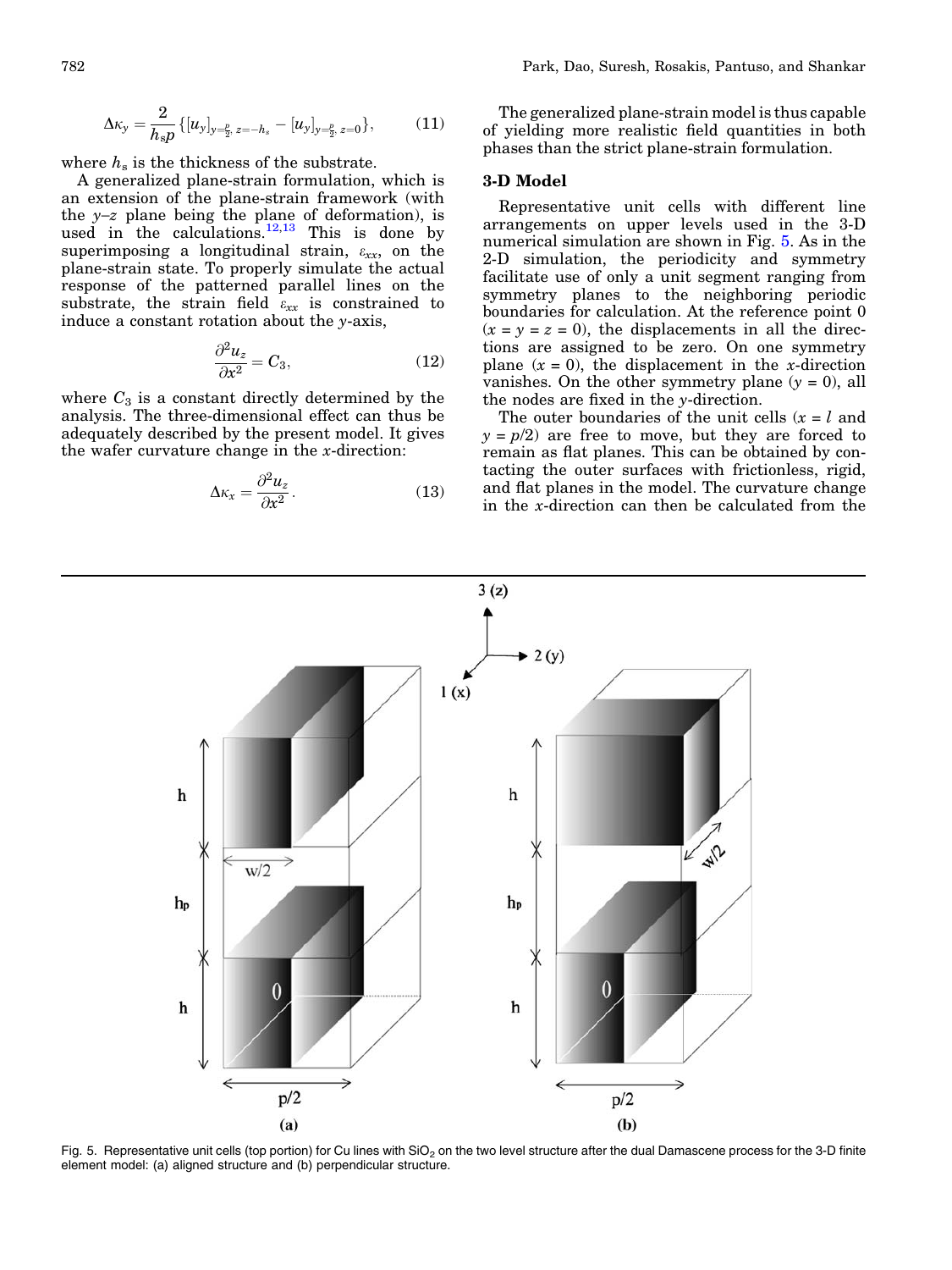<span id="page-6-0"></span>relative positions of the representative points on the boundary,  $x = l$ ;

$$
\Delta \kappa_x = \frac{1}{h_s l} \{ [u_x]_{x=l, y=\frac{p}{4}, z=-h_s} - [u_x]_{x=l, y=\frac{p}{4}, z=0} \}.
$$
 (14)

Similarly, the curvature change in the y-direction is obtained from the relative positions of the representative points on the other boundary,  $y = p/2$ ;

$$
\Delta \kappa_{\mathbf{y}} = \frac{2}{h_{\mathbf{s}} p} \{ [u_{\mathbf{y}}]_{\mathbf{x} = \frac{L}{2}, \mathbf{y} = \frac{p}{2}, \mathbf{z} = -h_{\mathbf{s}}} - [u_{\mathbf{y}}]_{\mathbf{x} = \frac{L}{2}, \mathbf{y} = \frac{p}{2}, \mathbf{z} = 0} \}.
$$
 (15)

In order to confirm the validity of the 3-D FEM, the results from passivated lines on the single-level structure were compared to those from the 2-D generalized plane-strain model. The values for the stress distribution, as well as volume-averaged stresses and wafer curvature changes, were the same in both cases. It was thus established that it is indeed possible to use 3-D FEM for multilevel structure as an extension of 2-D FEM for singlelevel structure.

#### RESULTS AND DISCUSSION

#### Single-Level Structure

Here the current analytical model for stress components on features and overall substrate curvature changes is compared with finite element analysis using a 2-D generalized plane-strain model in various line geometries of varying line aspect ratio  $(h/w)$ , passivation ratio  $(h_p/h)$ , and different capping materials. This parametric study is done to investigate the range of validity and of accuracy of our simple analytical model and to identify possible reasons for discrepancies between the theoretical and the numerical predictions. The effect of metal density  $(f_1 = w/p)$  is discussed in the following section. A comparison with available experimental data is also presented.

# Curvature Evolution as a Function of Line Aspect Ratios

Figure 6 shows the ratios of the thermal curvature coefficients  $\beta = \Delta \kappa / \Delta T$  between along and across lines, as a function of aspect ratio, at a fixed pitch ratio ( $p/w = 2$ ). In the low-aspect-ratio limit, the lines behave like individual Cu and oxide thin films. The curvature changes in the  $x$ - and  $y$ -directions are therefore identical. In the high-aspectratio limit, it can be seen that the lines collectively constitute a single composite layer with different effective thermoelastic properties, which results in anisotropic curvature values. FEM results are in good agreement with theoretical values at the high aspect ratio limit even down to  $h/w = 1$ , then approach the other theoretical limit as the aspect ratio becomes lower. Although it is difficult to compare the current analysis to absolute experimental



Fig. 6. Ratios of thermal curvature coefficients between along  $(x)$ and across  $(y)$  line directions of single-level structure without passivation ( $w/p = f_1 = 0.5$ ,  $h = 1 \mu m$  and  $h_s = 525 \mu m$ ) as a function of aspect ratio  $(h/w)$ ; low-aspect-ratio limit from Eq. 2 and high-aspectratio limit from Eqs. 3 and 4.

curvature values directly due to the lack of exact thermoelastic property data for Cu and oxide lines in real specimens, comparison of the ratios of curvature changes between along and across the line directions would be useful. Curvature measurements of Damascene Cu lines on a Si substrate with different aspect ratios were previously reported. $<sup>11</sup>$  $<sup>11</sup>$  $<sup>11</sup>$ </sup> These values are reasonably matched with the current analytical and numerical results, within experimental scatter, as shown in Fig. 6.

# Effect of Line and Passivation Geometry on Stress Evolution

Figure [7](#page-7-0) illustrates the normal stress components during cooling from 200°C to room temperature (20-C) in Cu lines without passivation (capping) layer as a function of aspect ratio  $(h/w)$ , at a fixed Cu density  $(f_1 = 0.5)$ . In the low-aspect-ratio limit, the Cu lines are so wide that they can be treated as thin, continuous Cu films. Therefore, an equibiaxial plane-stress condition prevails, as shown from Eq. 1. FEM results deviate from the values expected from theory for the intermediate aspect ratios. However, as the aspect ratio increases, these results do approach the theoretical predictions, based on Eq. 5. This is due to the assumption of the current theory that at the high-aspect-ratio limit individual Cu and  $SiO<sub>2</sub>$  lines are sufficiently tall so that the additional conditions, i.e., isostrain conditions on the  $x-z$  plane and isostress condition in the y-direction, can be used to calculate thermal stresses in each line. From Fig. [7](#page-7-0) the theoretical values at the high-aspect-ratio limit underestimate  $\langle \sigma_{yy}^{\parallel} \rangle$ ,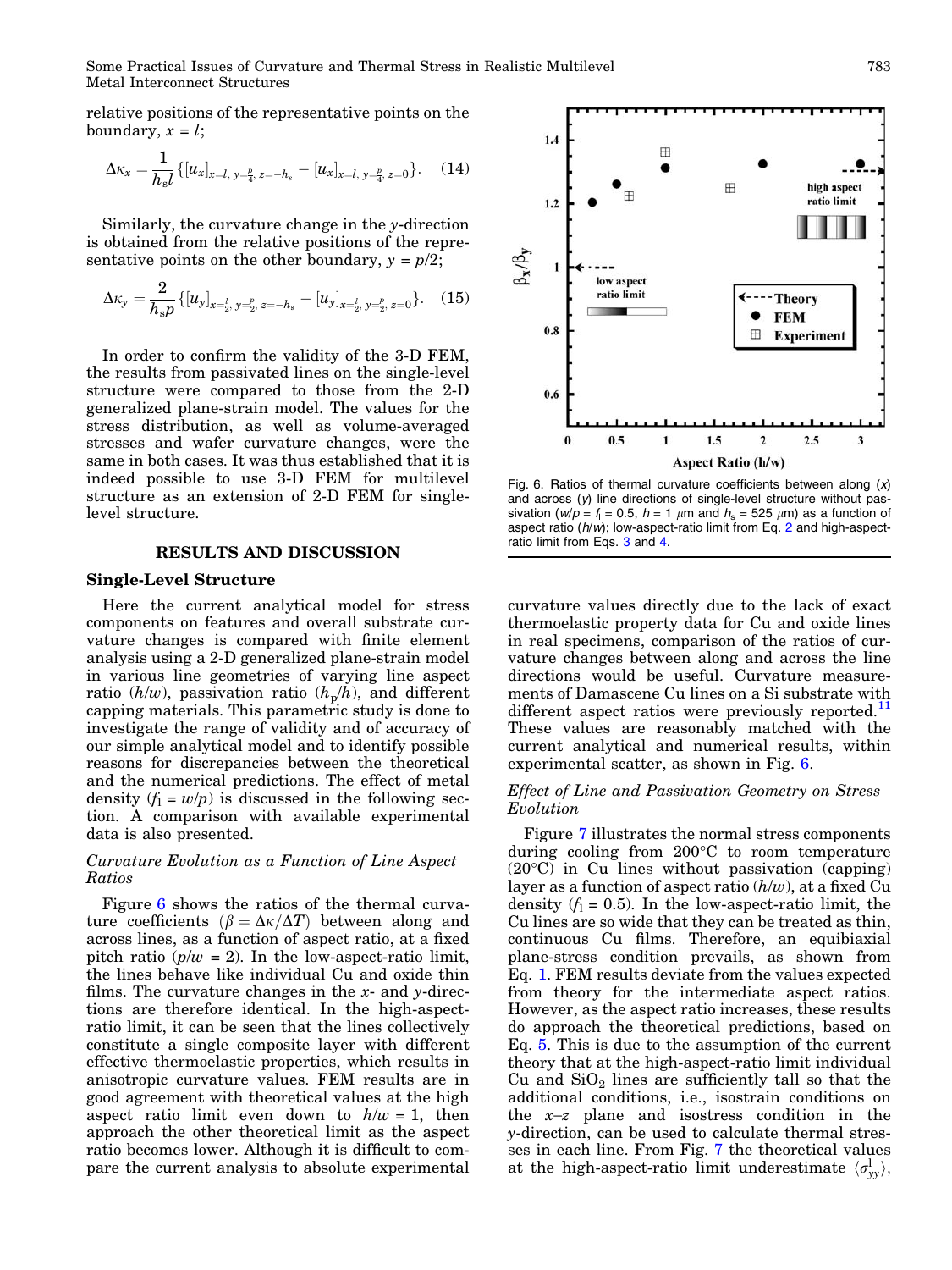<span id="page-7-0"></span>

Fig. 7. Volume-averaged stresses in Cu lines on single-level structures without passivation ( $w/p = f_1 = 0.5$ ,  $h = 1 \mu m$  and  $h_s =$ 525  $\mu$ m) as a function of aspect ratio (*h*/w) during cooling from 200°C to room temperature; low-aspect-ratio limit from Eq. 1 and highaspect-ratio limit from Eq. 5.

and overestimate  $\langle \sigma_{zz}^{\rm l} \rangle$  compared to FEM results at intermediate line aspect ratios.  $\langle \sigma_{xx}^{\rm l} \rangle$  is well matched over a wide range of aspect ratios. The reason for these discrepancies between theory and FEM will be discussed later, along with the effects of a top passivation, or capping layer.

The variations of normal stress components are shown in Fig. 8 as a function of the thickness of the  $\operatorname{SiO}_2$  passivation layer. The  $\langle \sigma_{xx}^{\mathrm{l}} \rangle$  values are not heavily influenced by top passivation and correlate quite well with the theory, as shown in Fig. 8a. Values of  $\langle \sigma_{yy}^{\dagger} \rangle$ , however, increase with passivation, which leads to a more pronounced deviation in intermediate aspect ratios from the theoretical predictions at the high-aspect-ratio limit (Fig. 8b). Values of  $\langle \sigma_{zz}^l \rangle$  also increase when passivated, resulting in better agreement in intermediate aspect ratios with theoretical predictions in the high-aspectratio limit, Fig. 8c. For both  $\langle \sigma_{yy}^{\rm l} \rangle$  and  $\langle \sigma_{zz}^{\rm l} \rangle$ , there is little difference when the thickness of the passivation layer increases by a factor of 5.

Figure [9](#page-8-0) shows contours of  $\sigma_{yy}$  in a Cu line and an oxide trench at various aspect ratios and fixed metal density ( $f_1 = 0.5$ ) when passivated with a SiO<sub>2</sub> layer  $(h_p/h = 1)$ . At  $h/w = 1$ , the Cu line generally shows higher stresses than the oxide trench. When lines are taller  $(h/w = 2)$ , the isostress condition across lines seems valid in the middle of lines and the FEM values in this region are quite well matched with the theoretical prediction from Eq. 5. Near interfaces between underlying/overlying (passivation) layers, however, deviation resulting from thermal mismatch appears. Since  $SiO<sub>2</sub>$  is chosen for the overlying layer in this case, localized stresses in the Cu line near an interface between the overlying layer are higher than stress values in the middle of the line. In addition, high localized stress near an interface between the underlying Si substrate are



Fig. 8. Volume-averaged stresses in Cu lines on single-level structures with various passivation thicknesses ( $w/p = f_1 = 0.5$ ,  $h = 1 \mu m$ and  $h_s = 525 \mu m$ ) as a function of aspect ratio ( $h/w$ ) during cooling from 200°C to room temperature: (a)  $\langle \sigma_{xx}^{\dagger} \rangle$  (b)  $\langle \sigma_{yy}^{\dagger} \rangle$ , (c)  $\langle \sigma_{zz}^{\dagger} \rangle$ ; low-<br>aspect-ratio limit from Eq. 1 and high-aspect-ratio limit from Eq. 5.

found resulting from large thermal mismatch between the Cu line and the Si substrate. This is why the volume-averaged stresses of Cu lines in the y-direction,  $\langle \sigma_{yy}^{\parallel} \rangle$ , exhibit higher values than the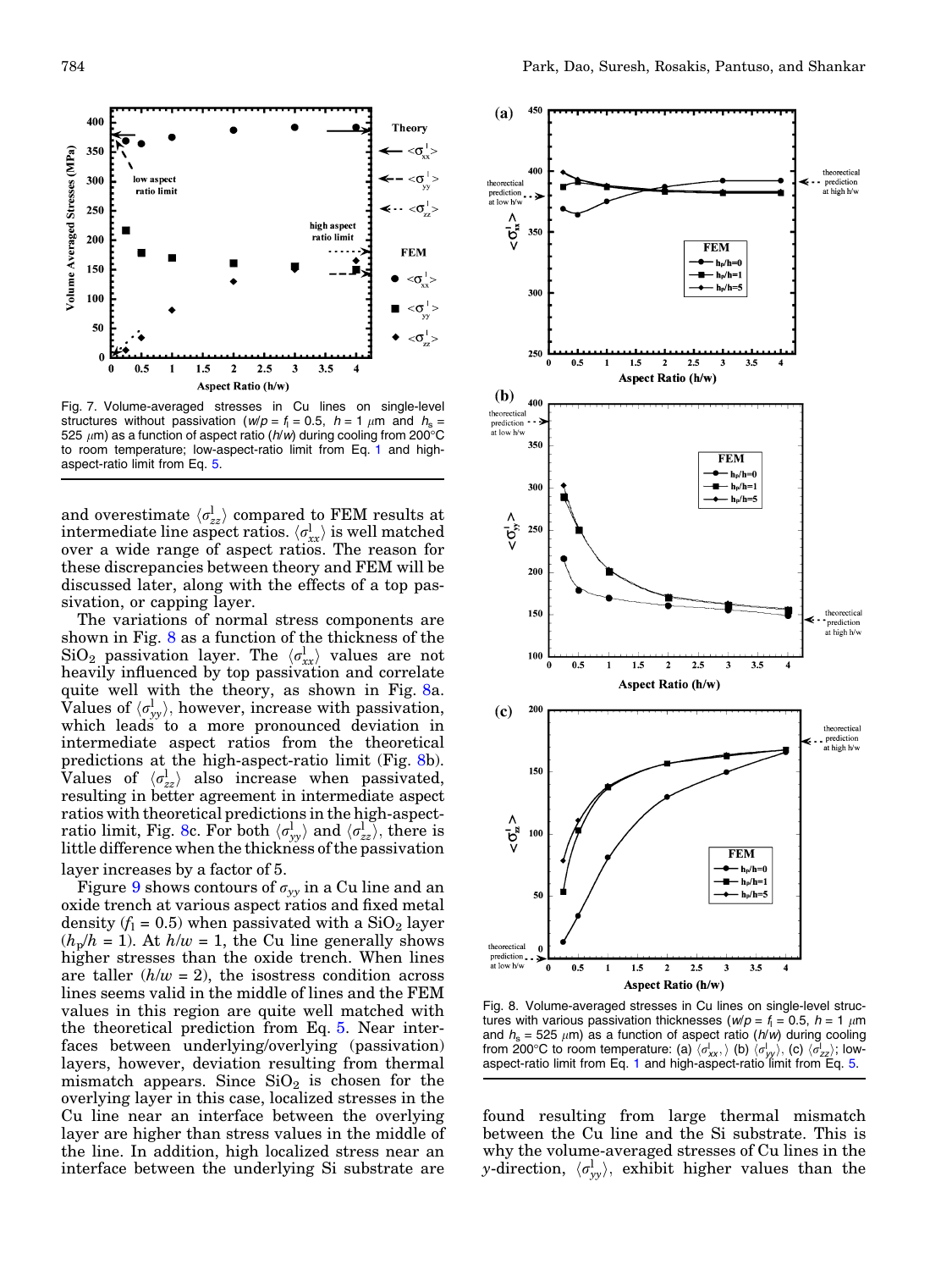<span id="page-8-0"></span>



theory, as shown in Fig. [8](#page-7-0)b. Localized stresses in the oxide trench near an interface between the overlying layer are smaller than the stresses in the middle because the trench and the overlying layer are composed of the same material, resulting in essentially no thermal mismatch between them. The localized stresses in the Cu and the oxide lines near the interfaces are expected to nearly cancel each other out. Therefore, curvature changes across the lines from the homogenized composite layer,  $\Delta \kappa_y$ , which are related to the volume-averaged stresses of the overall layer,  $\langle \sigma_{yy} \rangle$ , with contributions from both Cu and oxide lines, show good agreement with the theory even down to around  $h/w = 1$  (Fig. [6\)](#page-6-0).<sup>[22](#page-14-0)</sup> When the aspect ratio is much higher  $(h/w = 4)$ , the area of the regions where localized stresses are found is smaller, which may explain why FEM results approach the theoretical prediction with increasing aspect ratio.

## Effect of Passivation Materials

Table II compares each volume-averaged normal stress component in the Cu lines passivated with either a  $\text{SiO}_2$  or a  $\text{Si}_3\text{N}_4$  layer. In addition to an increase in  $\langle \sigma_{yx}^{\rm l} \rangle$ , there is a large increase in  $\langle \sigma_{zz}^{\rm l} \rangle$  when passivated with a  $Si<sub>3</sub>N<sub>4</sub>$  top layer. In the high-aspectratio limit, isostress condition in the y-direction and isostrain condition in the z-direction are assumed. When passivated with a capping layer, isostress condition across the lines is not strictly valid because of localized stress near the interface between the lines and the passivation layer. Passivation, however, causes a favorable effect on the isostrain condition in the out-of-plane direction. These effects in both the y- and z-directions become more pronounced when a stiffer capping layer is deposited.

Figure [10a](#page-9-0) shows a contour of  $\sigma_{zz}$  in a Cu line and an oxide trench  $(h/w = 2$  and  $f_1 = 0.5)$  when passivated

|                                                                                                             | $\langle \sigma_{xx}^{\rm l} \rangle$ | $\langle \sigma_{\bf yy}^{\bf l} \rangle$ | $\langle \sigma_{\bm{zz}}^{\bf l} \rangle$                                             | $\langle \sigma_{\bf h}^{\bf l} \rangle$ |
|-------------------------------------------------------------------------------------------------------------|---------------------------------------|-------------------------------------------|----------------------------------------------------------------------------------------|------------------------------------------|
|                                                                                                             | (MPa)                                 | $(M\tilde{P}a)$                           | (MPa)                                                                                  | (MPa)                                    |
| Theory<br>FEM (unpass.) 387 (3%) 161 (10%) 130 (-27%) 226 (-3%)<br>FEM(SiO <sub>2</sub> )<br>$FEM(Si_3N_4)$ | 377                                   | 146                                       | 180<br>383 (2%) 171 (17%) 157 (-13%) 237 (1%)<br>389 (3%) 179 (23%) 169 (-6%) 245 (5%) | 234                                      |

with a SiO<sub>2</sub> layer ( $h_p/h = 1$ ). Near the interfaces between under/overlying layers, an isostrain condition in the z-direction does not work well since Cu is likely to have a higher strain than the oxide due to its much higher thermal expansion coefficient relative to  $SiO<sub>2</sub>$ , even when the lines are passivated with capping materials. The current theory assumes that the strains in the z-direction should be the same, which results in very stiff confinement of the Cu lines in the direction normal to the substrate because Cu tends to expand more than oxide. This leads to an overestimation of the volume-averaged stresses of the Cu lines in the *z*-direction,  $\langle \sigma_{zz}^{\parallel} \rangle$ , compared to the FEM results, as shown in Fig. [8](#page-7-0)c. Figure [10](#page-9-0)b shows a contour of  $\sigma_{zz}$  when passivated with  $\rm Si_3N_4$ . Because of its higher stiffness, it confines the Cu lines in the z-direction more than the  $SiO<sub>2</sub>$  passivation layer. Therefore, it leads to an increase in  $\langle \sigma_{zz}^l \rangle$ , and the FEM value becomes much closer to the theoretical prediction.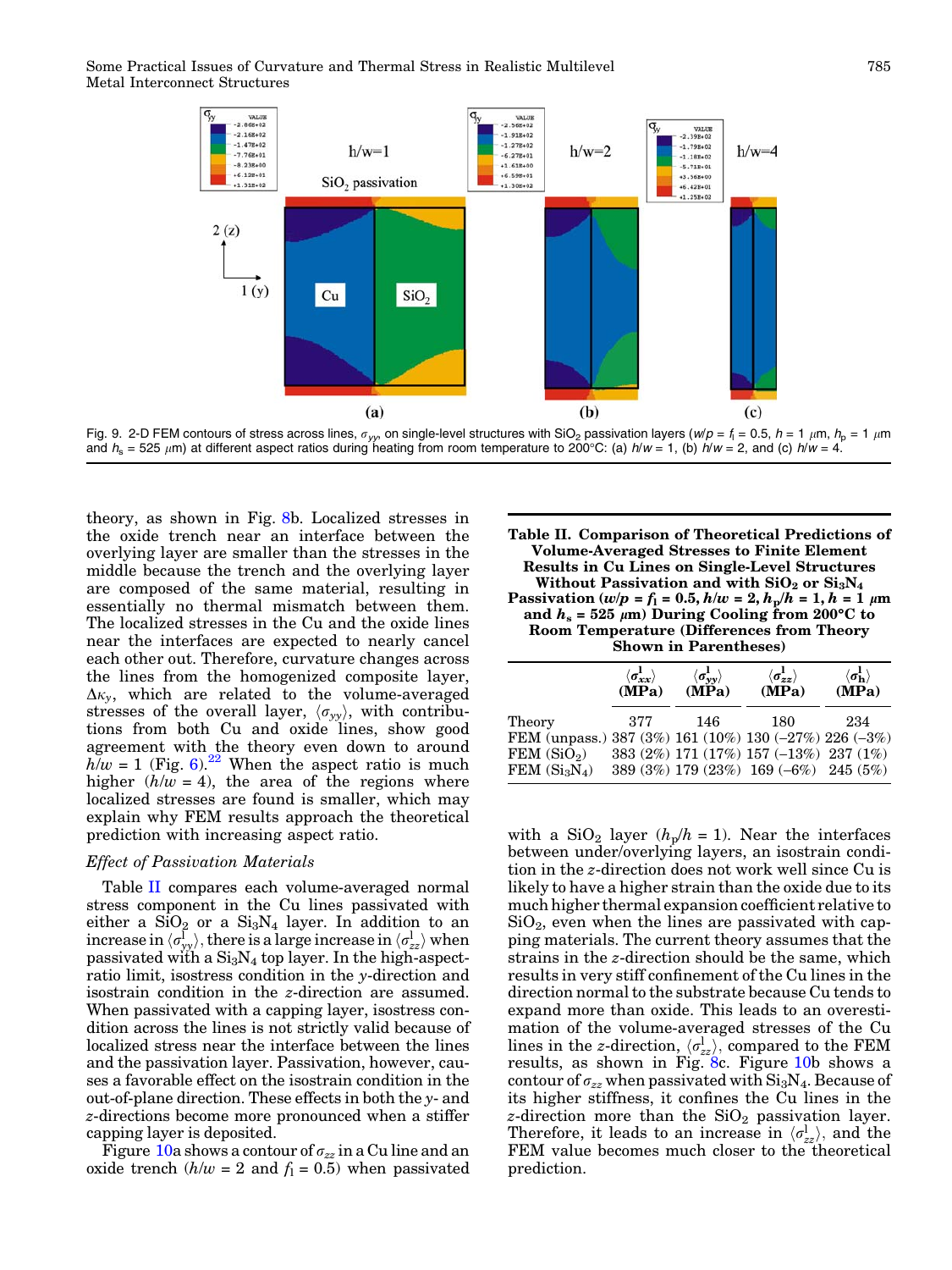<span id="page-9-0"></span>

Fig. 10. 2-D FEM contours of stress normal to the substrate,  $\sigma_{zz}$ , on single-level structures with different passivation layers ( $w/p = f_1 = 0.5$ ,  $h/w = 2$ ,  $h_p/h = 1$ ,  $h = 1$   $\mu$ m and  $h_s = 525$   $\mu$ m) during heating from room temperature to 200°C: (a) SiO<sub>2</sub> passivation and (b) Si<sub>3</sub>N<sub>4</sub> passivation.

# Effect of Thermoelastic Properties of Low-k Dielectrics

Based on the analytical solution in this work, volume-averaged thermal stresses in copper interconnect lines and dielectric lines can be computed for lines that are sufficiently tall. Since most low-k dielectrics replacing oxides are polymer-based materials, the relevant elastic constants are typically low. Hydrostatic stresses in lines in a wide range of thermoelastic properties of low-k dielectrics during cooling from  $200^{\circ}$ C to room temperature are shown in Fig. [11.](#page-10-0) Assuming that the Poisson's ratios of the dielectrics and the oxide are the same, while they are insensitive to the coefficients of thermal expansion (CTE) of the dielectrics, the thermal stresses in the Cu lines shown in Fig. [11](#page-10-0)a scale with stiffness of dielectrics, which is in agreement with previous finite element results. $27$  Stresses in the dielectrics (Fig. [11b](#page-10-0)), however, depend on the CTEs as well as the elastic moduli of the dielectric materials. Corresponding stresses from some candidates for low-k dielec-trics<sup>[28](#page-14-0)</sup> are indicated to illustrate how the analytical expressions and such maps can be used for selection of dielectric materials in integration with Cu interconnects. Either of a high-modulus/low-CTE material such as tetraethylorthosilane (TEOS) or a low-modulus/high-CTE material such as hydrogen silsesquioxane (HSQ) is compatible with the Cu lines, as far as the thermal stresses in the dielectric lines are concerned.\*

# Effect of Metal Density

Figure [12](#page-10-0) shows thermal stresses in Cu lines at a fixed (and high) line aspect ratio  $(h/w = 4)$  with  $SiO<sub>2</sub>$  passivation ( $h<sub>p</sub>/h = 1$ ). Lines with high aspect ratio are chosen because they represent the current industrial trend for line geometry in the modern IC industry. Fortuitously, in the highaspect-ratio case, we can also minimize the effects of localized stresses from under/overlying layers. The validity of the theory at high aspect ratios (tall lines) can then be evaluated explicitly over a wide range of metal density.  $\langle \sigma_{xx}^{\text{I}} \rangle$  remains nearly constant with metal density. As metal density increases, however,  $\langle \sigma_{yy}^{\rm l} \rangle$  increases and  $\langle \sigma_{zz}^l \rangle$  decreases. As the line structure approaches a continuous Cu film  $(w/p = 1)$ , an equibiaxial stress condition  $(\langle \sigma_{xx}^{\parallel} \rangle = \langle \sigma_{yy}^{\parallel} \rangle)$  with plane stress  $(\langle \sigma_{zz}^l \rangle = 0)$  is obtained. For tall lines, the current model is in very good agreement with FEM results, especially when the spacing between lines is small. It does, however, show deviation from FEM values as the spacing becomes larger, since oxide lines no longer have high aspect ratios. The ability to predict the effect of metal density at a fixed aspect ratio is one of the advantages of the current model over the Eshelby-type inclusion theory, which is unable to take into account the presence of neighboring lines. $15,16$  The stress model for passivated metal lines proposed by Wikström  $e^{t}$  al.,  $^{17}$  $^{17}$  $^{17}$ however, produces very similar values as the model in the current work, over a wide range of metal density. Although their model cannot predict curvature evolution, the assumption that in-plane deformation in lines are totally controlled by substrate deformation seems good as far as volume-averaged stresses are concerned.

<sup>\*</sup>Compatibility issues of low-k dielectrics with Cu metalization associated with stress concentration in via structures will be addressed in another paper.<sup>29</sup>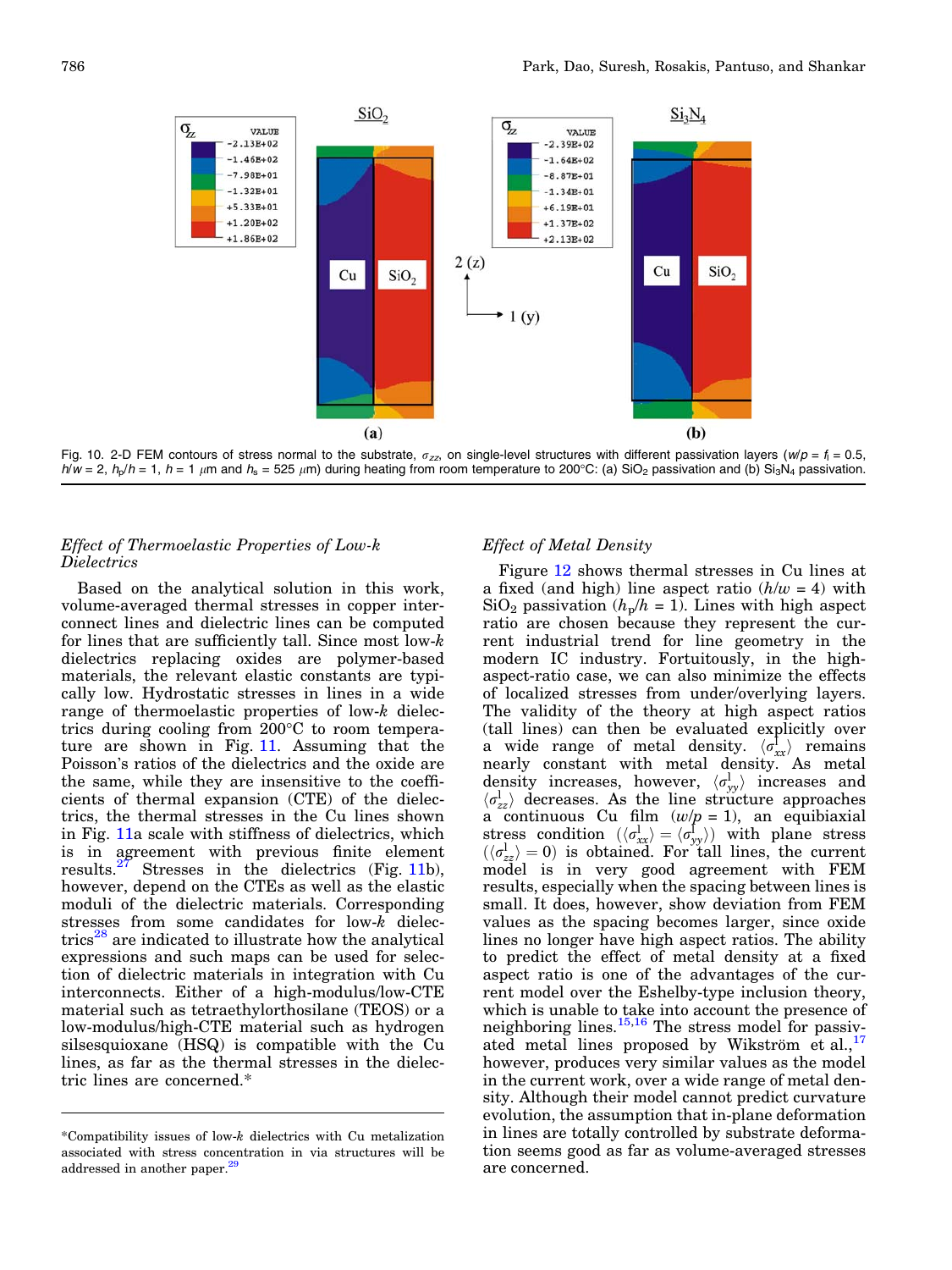<span id="page-10-0"></span>

Fig. 11. Analytical predictions of volume-averaged hydrostatic stresses as a function of thermoelastic properties of dielectric materials during cooling from 200°C to room temperature at  $f_1 = 0.5$ : (a) in Cu lines and (b) in dielectric lines.

#### Comparison with Experiments

Table III compares theoretical predictions of normal stress components in Cu lines with numerical simulation results in the current work and X-ray diffraction data in a previous report.<sup>[8](#page-14-0)</sup> Since the line aspect ratio of this sample is not exceedingly high  $(h/w = 0.7)$ , it is difficult to compare directly with the theoretical prediction in the highaspect-ratio limit. The theory's underestimation of  $\langle \sigma_{yy}^{\rm l} \rangle$  and overestimation of  $\langle \sigma_{zz}^{\rm l} \rangle$  compared to FEM values have been discussed previously in the sections "Effect of Line and Passivation Geometry on Stress Evolution'' and ''Effect of Passivation Materials.'' Hydrostatic stress, however, which is usually taken to be a key parameter for electromigration simulation, $5$  is quite well predicted. Finite element results capture the trend of stress values from X-ray measurement in spite of the complicated line geometry, especially mixed passivation layers of



Fig. 12. Volume-averaged stresses in Cu lines on single-level structures with a SiO<sub>2</sub> passivation layer ( $h/w = 4$ ,  $h_p/h = 1$ ,  $h = 1$   $\mu$ m and  $h_s = 525 \mu m$ ) as a function of metal density (w/p) during cooling from 200°C to room temperature.

Table III. Comparison of Theoretical Predictions of Volume-Averaged Stresses in Cu Lines (with 0.1  $\mu$ m Si<sub>3</sub>N<sub>4</sub> and 0.8  $\mu$ m SiO<sub>2</sub>) to Results of Finite Element Analysis and X-ray Diffraction Experiments (w/p =  $f_1$  = 0.5,  $h/w = 0.7$ ,  $h_p/h = 1.3$ ,  $h = 0.7 \mu m$  and  $h_s = 525 \mu m$ ) During Cooling from 390C to Room Temperature

|            | $\langle \sigma_{xx}^{\rm I} \rangle$ | $\langle \sigma^1_{\nu\nu} \rangle$ | $\langle \sigma_{zz}^{\bf l} \rangle$ | $\langle \sigma_{\bf h}^{\bf l} \rangle$ |
|------------|---------------------------------------|-------------------------------------|---------------------------------------|------------------------------------------|
|            | (MPa)                                 | (MPa)                               | (MPa)                                 | (MPa)                                    |
| Theory     | 806                                   | 297                                 | 380                                   | 494                                      |
| <b>FEM</b> | 727                                   | 431                                 | 273                                   | 477                                      |
| Experiment | 539                                   | 459                                 | 222                                   | 407                                      |

 $SiO<sub>2</sub>$  and  $Si<sub>3</sub>N<sub>4</sub>$ . The differences between FEM and experimental results are due to inelastic deformation, such as plastic yielding and/or creep in the lines and anisotropic material properties of Cu, which are not considered in this analysis. It can also be attributed to the low spatial resolution of conventional X-rays (i.e., a spot size that is usually order of magnitude larger than the width of the lines).

#### Multilevel Structures

In order to capture three-dimensional (3-D) features of the multilevel structure, especially the perpendicular arrangement, a fully 3-D finite element analysis was performed. Results were analyzed to determine whether the curvature predictions are valid for the multilevel structure and to find how thermal stresses vary from level to level. The effects of upper-level line arrangement on stress distribution in lower-level lines are addressed. It is also discussed whether the analytical prediction of thermal stresses based on the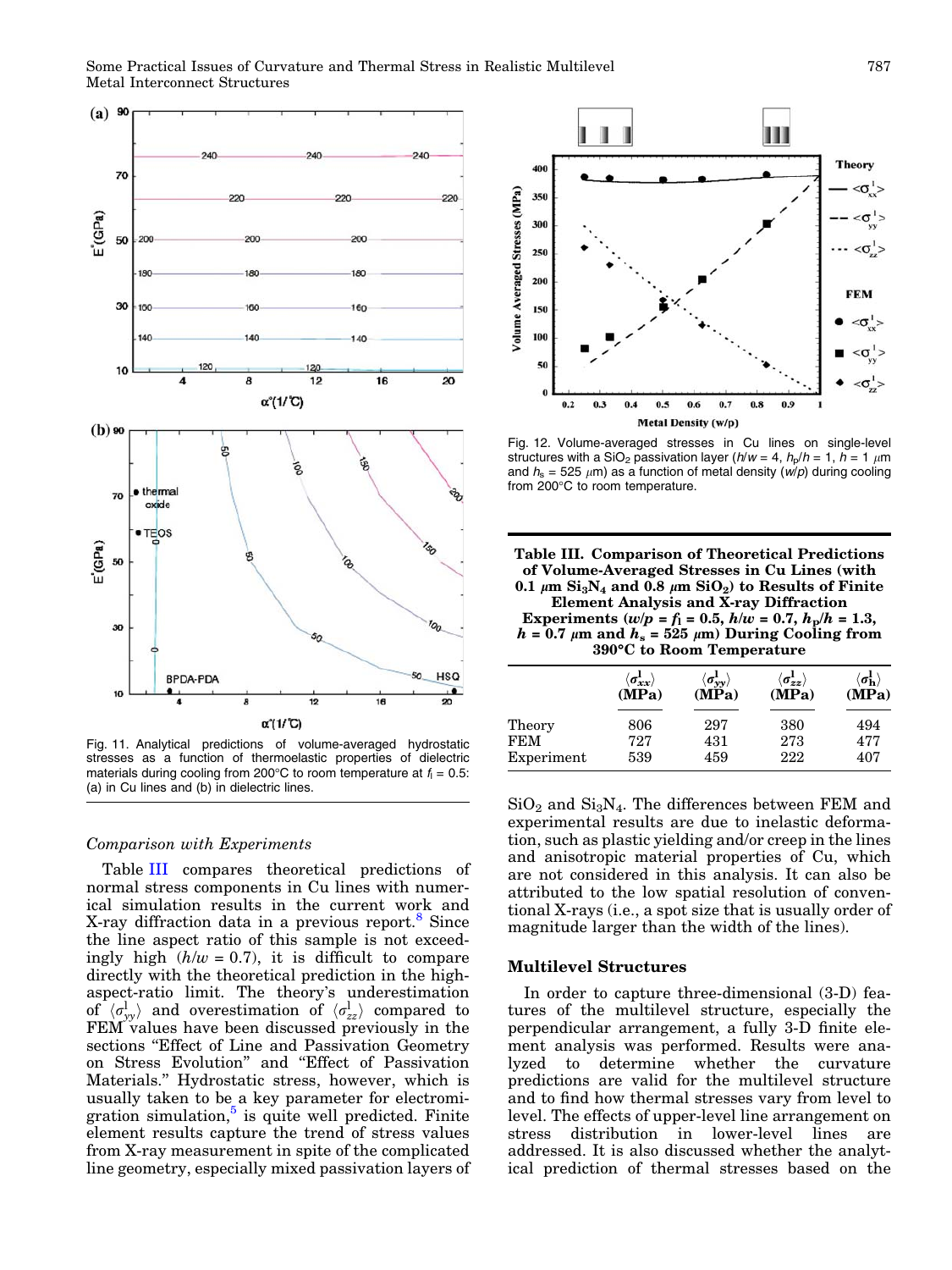<span id="page-11-0"></span>theory in the limiting line geometry of the single layer can be generalized to provide accurate stress estimation in multilevel structures.

## Calculation of Curvatures Using Superimposition

Table IV compares theoretical curvature predictions with 3-D FEM results in two different line arrangements following the dual Damascene process shown in Fig. [3.](#page-3-0) In this calculation, both lower and upper levels have the same line structure  $(h/w = 1$  and  $f_1 = 0.5)$ . In the aligned structure (Table IVa) the superimposition of three layers, i.e., two composite layers with lines running in the same direction and one ILD layer between them, displays very good agreement of the theory (Eqs. 7 and 8) with the FEM values. In the perpendicular structure (Table IVb) the same curvature values are expected in the  $x$ - and  $y$ -directions according to the theory due to the symmetry of the structures. This is an expectation which is confirmed by the numerical simulation.

Because of the high diffusivity of Cu through  $SiO<sub>2</sub>$ and Si, a diffusion barrier such as TaN is commonly

employed between the metal and the dielectric lines.<sup>[19](#page-14-0)</sup> Although this complicates the interconnect structures, the effect of this additional layer can easily be incorporated in the present model by linear superimposition and may be negligible if this layer is very thin, i.e., on the order of a few hundred Angstroms (e.g., less than  $10\%$  of the line width).

# Effect of Line Arrangement on Stress Evolution on Lower/Upper Levels

Figure 13 shows contours of hydrostatic stresses during cooling from 200°C to room temperature (20°C) in a two-level Cu interconnect structure without a passivation layer on top of the upper level. This corresponds to the structure after polishing the excess Cu layer on the upper level in the dual Damascene process. In this calculation, both lower and upper levels have the same line structure  $(h/w = 1$  and  $f_1 = 0.5$ . For the purpose of comparison, a hydrostatic stress contour of a single-level structure with a passivation layer is shown in Fig. 13a. In the aligned structure (Fig. 13b) the stress values in the Cu line on the upper level are much lower than

Table IV. Comparison of Theoretical Predictions of Curvature Changes of Trilayer Structures (Fig. [3\)](#page-3-0) after the Dual Damascene Process to Finite Element Results (w/p =  $f_1$  = 0.5,  $h/w = 1$ ,  $h_p = 1 \mu m$ ,  $h = 1 \mu m$ , and  $h_s = 525 \mu m$ ) During Cooling from 200°C to Room Temperature: (a) Aligned Structure and (b) Perpendicular Structure

|            | $\kappa_r$ (l/m)  | $\kappa_{v}$ (l/m)   |             | $\kappa_{r}$ (l/m) | $\kappa_{\rm v}$ (l/m) |
|------------|-------------------|----------------------|-------------|--------------------|------------------------|
| Theory     | 0.0394            | 0.0293               | Theory      | 0.0343             | 0.0343                 |
| <b>FEM</b> | $0.0408 (+3.6\%)$ | $0.0297~(\pm 1.2\%)$ | ${\rm FEM}$ | $0.0355 (+3.5\%)$  | $0.0352 (+26%)$        |



Fig. 13. Contours of hydrostatic stress,  $\sigma_{\text{hydro}}$ , during cooling from 200°C to room temperature (w/p = f<sub>i</sub> = 0.5, h/w = 1, h<sub>p</sub>/h = 1, h = 1 µm and  $h_s = 525 \mu m$ ): (a) single-level with SiO<sub>2</sub> passivation using 2-D FEM, (b) two-level aligned structure, and (c) two-level perpendicular structure after dual Damascene process using 3-D FEM.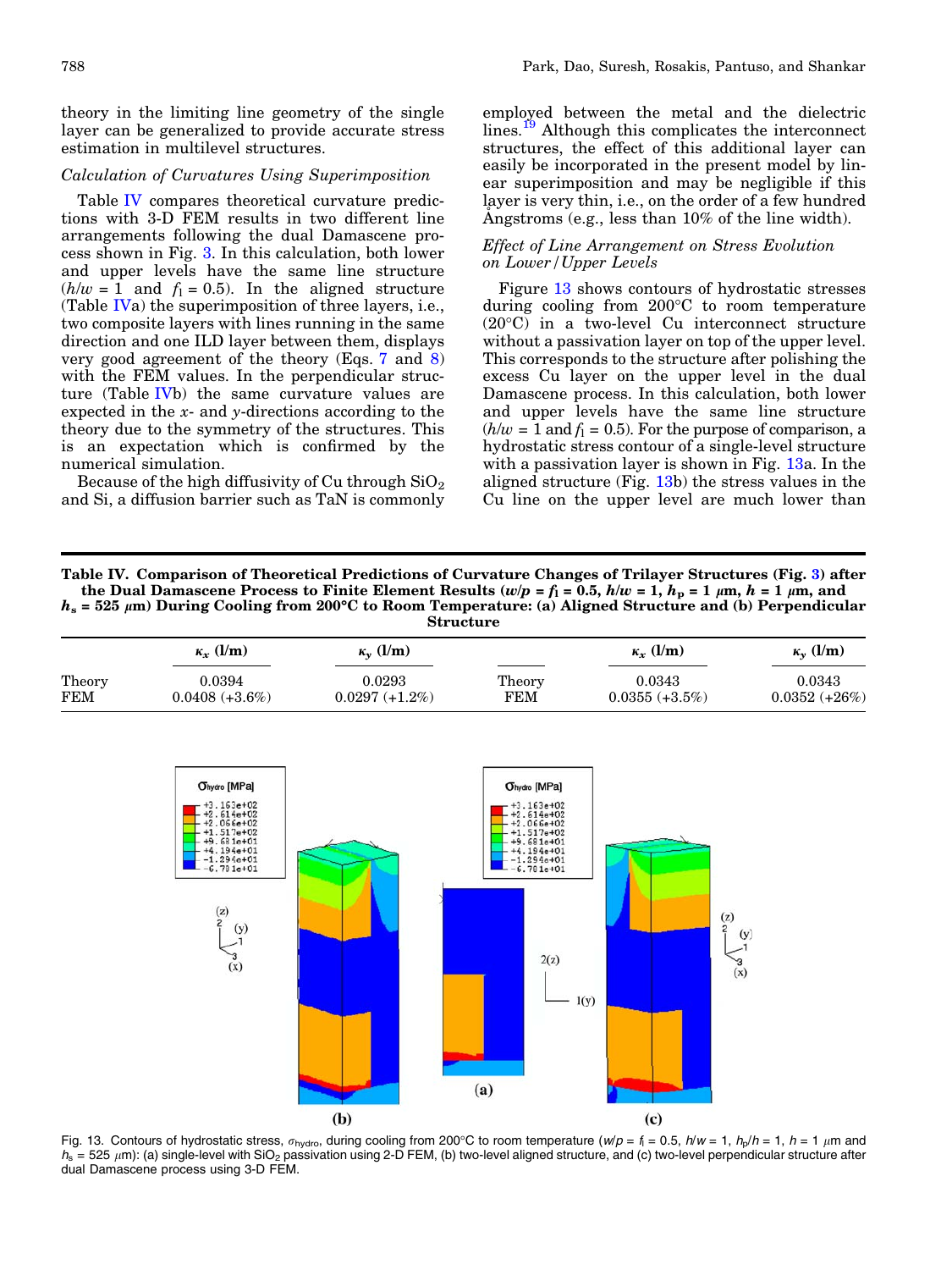those on the lower level. There are two main reasons for the above phenomenon. First, the lines on the upper level are farther from a stiff Si substrate, which relieves stresses, especially in the direction normal to the substrate. In addition, there is no passivation layer on the upper level of the structure after polishing. Therefore, based on the earlier argument, an absence of the passivation layer would reduce stress values in the Cu lines on the upper level. In the perpendicular structure (Fig. [13c](#page-11-0)) hydrostatic stresses in the lines on the upper level have almost the same values as those in the aligned structure. Furthermore, hydrostatic stresses in the lines on the lower level are not heavily influenced by the presence of the upper level and its arrangement.

Figure 14 shows the contours of von Mises stresses during cooling. Unlike hydrostatic stresses, von Mises stresses are higher in the line on the upper level, except at sharp corners. This is due to the absence of the passivation layer on the upper level because unpassivated Cu lines which are in the dielectric trench with a free top surface may have high deviatoric components unless the aspect ratio is very high. It can also be seen that the upper-level lines show the same results in both the aligned and perpendicular arrangements, and the lower-level lines are hardly affected by the presence and/or arrangement of the upper level. It should be noted, however, that the difference of von Mises stress distribution in the ILD layer can be found in different line arrangements. Typically, the stress values are not exceedingly high, but in general, new insulating materials with low dielectric constants have very low yield strength, $^7$  $^7$  which can influence

other failure mechanisms, such as yielding in the dielectric.

For the structures in Figs. [13](#page-11-0) and 14, volumeaveraged values of each normal stress component, hydrostatic, and Mises stresses are summarized in Table [V](#page-13-0). Compared to a single-level structure, the stress components in the lower-level lines of twolevel structures basically remain unchanged, and are independent of the arrangement of the upperlevel lines. In the upper lines, however,  $\langle \sigma_{yy}^{\parallel} \rangle$  and  $\langle \sigma_{zz}^{\dagger} \rangle$  are smaller than those in the lower-level lines. To separate the effects of the relative positions of the lines (whether lines lie on the lower or upper level) from effects of line geometry (whether lines are passivated or not),  $SiO<sub>2</sub>$  of the same thickness as the ILD layer was used for the passivation layer on the upper level (Table [VI\)](#page-13-0). The upper-level stress values are nearly identical along and across the lines (in-plane stress components) as the lower one, but give slightly smaller values in the stress normal to the substrate (out-of-plane stress component). This is in agreement with a previous result from Shen.<sup>[18](#page-14-0)</sup> This can result from the fact that the upper-level lines are closer to the free surface, so the constraint imposed by the surrounding oxide is not as strong as that experienced by the lower-level lines. There is little difference between the aligned and perpendicular line arrangements. Therefore, it can be seen that interaction between levels in the vertical direction is quite weak when the thickness of the interlevel dielectric (ILD) becomes comparable to that of a metal layer, which is commonly found in practical multilevel structures in the semiconductor industry.



Fig. 14. Contours of von Mises stress,  $\sigma_{\text{Mises}}$ , during cooling from 200°C to room temperature (w/p = f<sub>i</sub> = 0.5, h/w = 1, h<sub>p</sub>/h = 1, h = 1 µm and  $h_s = 525 \mu m$ ): (a) single-level with SiO<sub>2</sub> passivation using 2-D FEM, (b) two-level aligned structure, and (c) two-level perpendicular structure after the dual Damascene process using 3-D FEM.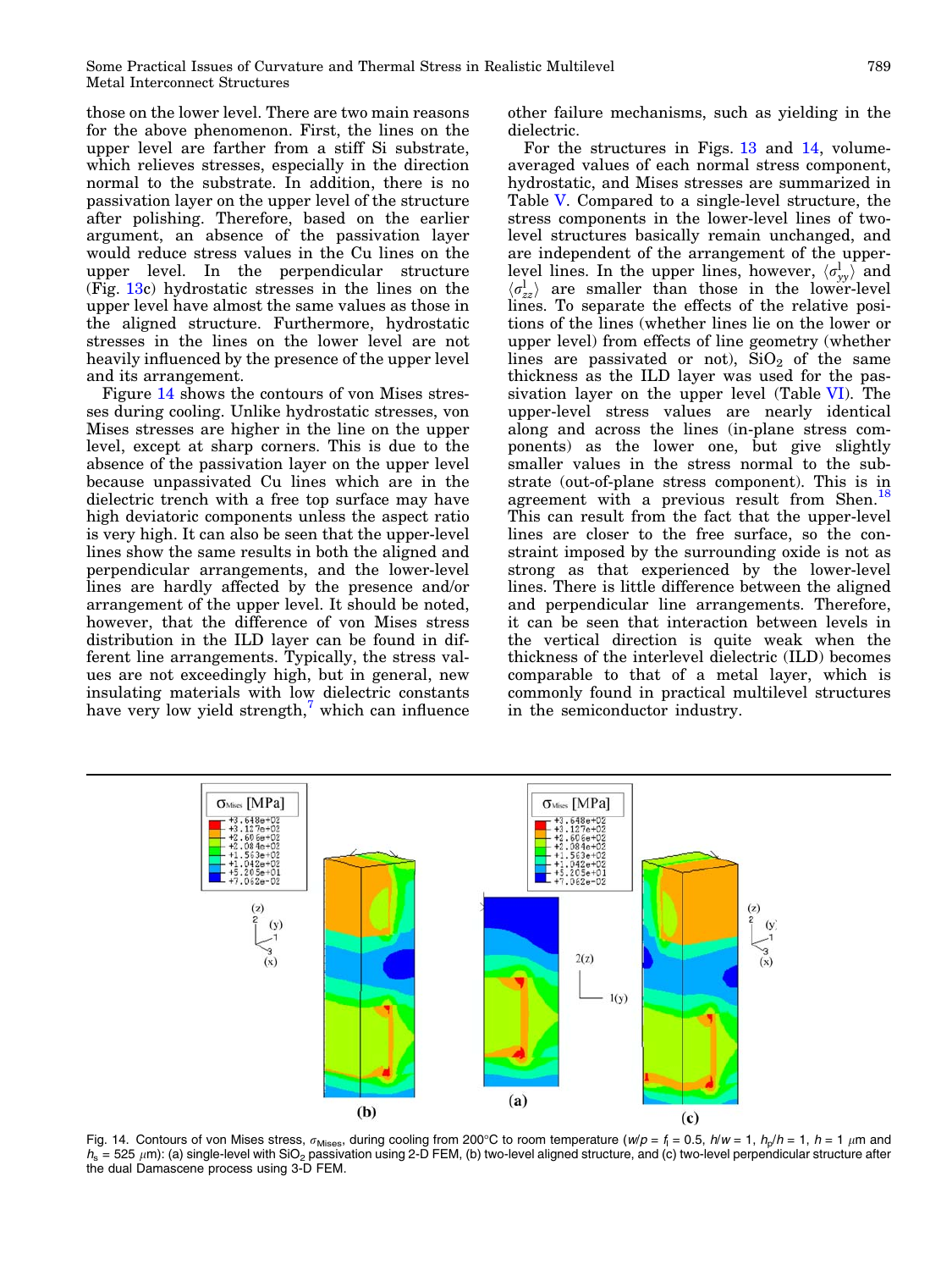<span id="page-13-0"></span>Table V. Comparison of Volume-Averaged Stresses in Cu Lines on the Single-Metal-Level Structure with SiO<sub>2</sub> Passivation and Two-Metal-Level Structures without Passivation (w/p = f<sub>l</sub> = 0.5, h/w = 1, h<sub>p</sub> = 1  $\mu$ m,  $h = 1 \mu m$  and  $h_s = 525 \mu m$ ) During Cooling from 200°C to Room Temperature

|                     |       | (MPa)<br>$\langle \sigma_{xx}^{\bf l} \rangle$ | $\langle \sigma_{yy}^{\rm l} \rangle$ (MPa) | $\langle \sigma_{zz}^{\rm l} \rangle$ (MPa) | $\langle \sigma_{\bf h}^{\bf l} \rangle$ (MPa) | $\langle \sigma_{\text{Mises}}^{\text{I}} \rangle$ (MPa) |
|---------------------|-------|------------------------------------------------|---------------------------------------------|---------------------------------------------|------------------------------------------------|----------------------------------------------------------|
| FEM (single)        |       | 387                                            | 202                                         | 138                                         | 242                                            | 239                                                      |
| FEM (double; align) | Lower | 386                                            | 200                                         | 139                                         | 242                                            | 237                                                      |
|                     | Upper | 375                                            | 170                                         | 81                                          | 209                                            | 280                                                      |
| FEM (double; perp.) | Lower | 386                                            | 199                                         | 138                                         | 241                                            | 236                                                      |
|                     | Upper | 373                                            | 171                                         | 80                                          | 208                                            | 281                                                      |

Table VI. Comparison of Volume-Averaged Stresses in Cu Lines on Single-Metal-Level Structure with  $\rm SiO_2$ Passivation and Two-Metal-Level Structures with  $SiO_2$  Passivation (w/p = f<sub>1</sub> = 0.5, h/w = 1, h<sub>p</sub> = 1  $\mu$ m,  $h = 1 \mu m$ , and  $h_s = 525 \mu m$ ) During Cooling from 200°C to Room Temperature

|                     |       | (MPa)<br>$\langle \sigma_{xx}^{\bf l} \rangle$ | $\angle$ (MPa)<br>$\langle \sigma_{\nu\nu}^{\bf L} \rangle$ | $\langle \sigma_{zz}^I \rangle$ (MPa) | $\langle \sigma_{\bf h}^{\bf l} \rangle$ (MPa) | (MPa)<br>$\langle \sigma_{\mathrm{Mises}} \rangle$ |
|---------------------|-------|------------------------------------------------|-------------------------------------------------------------|---------------------------------------|------------------------------------------------|----------------------------------------------------|
| FEM (single)        |       | 387                                            | 202                                                         | 138                                   | 242                                            | 239                                                |
| FEM (double; align) | Lower | 386                                            | 199                                                         | 139                                   | 242                                            | 237                                                |
|                     | Upper | 383                                            | 198                                                         | 131                                   | 237                                            | 236                                                |
| FEM (double; perp.) | Lower | 385                                            | 200                                                         | 141                                   | 241                                            | 236                                                |
|                     | Upper | 375                                            | 197                                                         | 130                                   | 234                                            | 238                                                |

#### Extension to Four-Level Structure

The finite element analysis of volume-averaged stresses can be extended to a four-level structure with the same line geometry  $(h/w = 1, h_p/h = 1$  and  $f_1 = 0.5$ ) as seen in Table VII. It is clear that the differences from level two to level four in the stress components are negligible. Since Si is much stiffer than  $SiO<sub>2</sub>$ , the deformation of Cu on the first level is more constrained than those on the other levels. As long as line aspect ratios are sufficiently low or high, this implies that the current theoretical predictions of stress evolution based on the limiting line geometry in the single-level structure are applicable to any level of a multilevel structure, with a slight difference in the out-of-plane stress in the first level on the substrate.

#### CONCLUSIONS

On the basis of theoretical and numerical analyses carried out in the present work for the single-

| <b>Table VII. Comparison of Volume-Averaged</b><br>Stresses in Cu Lines on Each Level from a                                                |
|---------------------------------------------------------------------------------------------------------------------------------------------|
| Four-Level Structure $(w/p = f_1 = 0.5, h/w = 1,$                                                                                           |
| $h_{\rm p} = 1 \mu \text{m}$ , $h = 1 \mu \text{m}$ , and $h_{\rm s} = 525 \mu \text{m}$ ) During<br>Cooling from 200°C to Room Temperature |

|         | $\langle \sigma_{xx}^{\bf l} \rangle$ | $\langle \sigma_{yy}^{\bf l} \rangle$ | $\langle \sigma_{\bm{zz}}^{\bf l} \rangle$ | $\langle \sigma_{\bf h}^{\bf l} \rangle$ |
|---------|---------------------------------------|---------------------------------------|--------------------------------------------|------------------------------------------|
|         | (MPa)                                 | $(M\ddot{P}a)$                        | (MPa)                                      | (MPa)                                    |
| FEM(M1) | 384                                   | 199                                   | 139                                        | 241                                      |
| FEM(M2) | 381                                   | 196                                   | 132                                        | 236                                      |
| FEM(M3) | 381                                   | 196                                   | 132                                        | 236                                      |
| FEM(M4) | 381                                   | 196                                   | 131                                        | 235                                      |

and multilevel interconnect line structure, the following conclusions are made:

- The interconnect structure comprised of metal and dielectric lines can be characterized by two limiting cases. In the limit of very low aspect ratios, each metal and dielectric line behaves like an individual thin film, and equibiaxial plane stress conditions prevail in each line. When lines are sufficiently tall (high aspect ratio), the line structure is homogenized into a single composite layer with different effective thermoelastic properties along and across the lines due to geometrical anisotropy. The 2-D finite element method using a generalized plane-strain model is in good agreement with the theoretical predictions as the line geometry approaches these limiting cases and also shows a gradual transition at intermediate line aspect ratios.
- When passivated with a capping layer, an isostress condition across the lines is not strictly valid because of localized stresses (mainly interfacial shear stresses) near the interface between the lines and the passivation layer. Passivation, however, has a favorable effect on the isostrain condition in the out-of-plane direction. These effects of passivation become more pronounced as the stiffness of the capping layer increases. In sufficiently tall lines, however, passivation does not make a difference to the stress states in the lines, and the analysis is extremely accurate.
- The current analytical stress model can predict the effect of metal density. It can be shown that the interaction between lines on the same level, i.e., in the lateral direction, is so strong that it cannot be neglected.